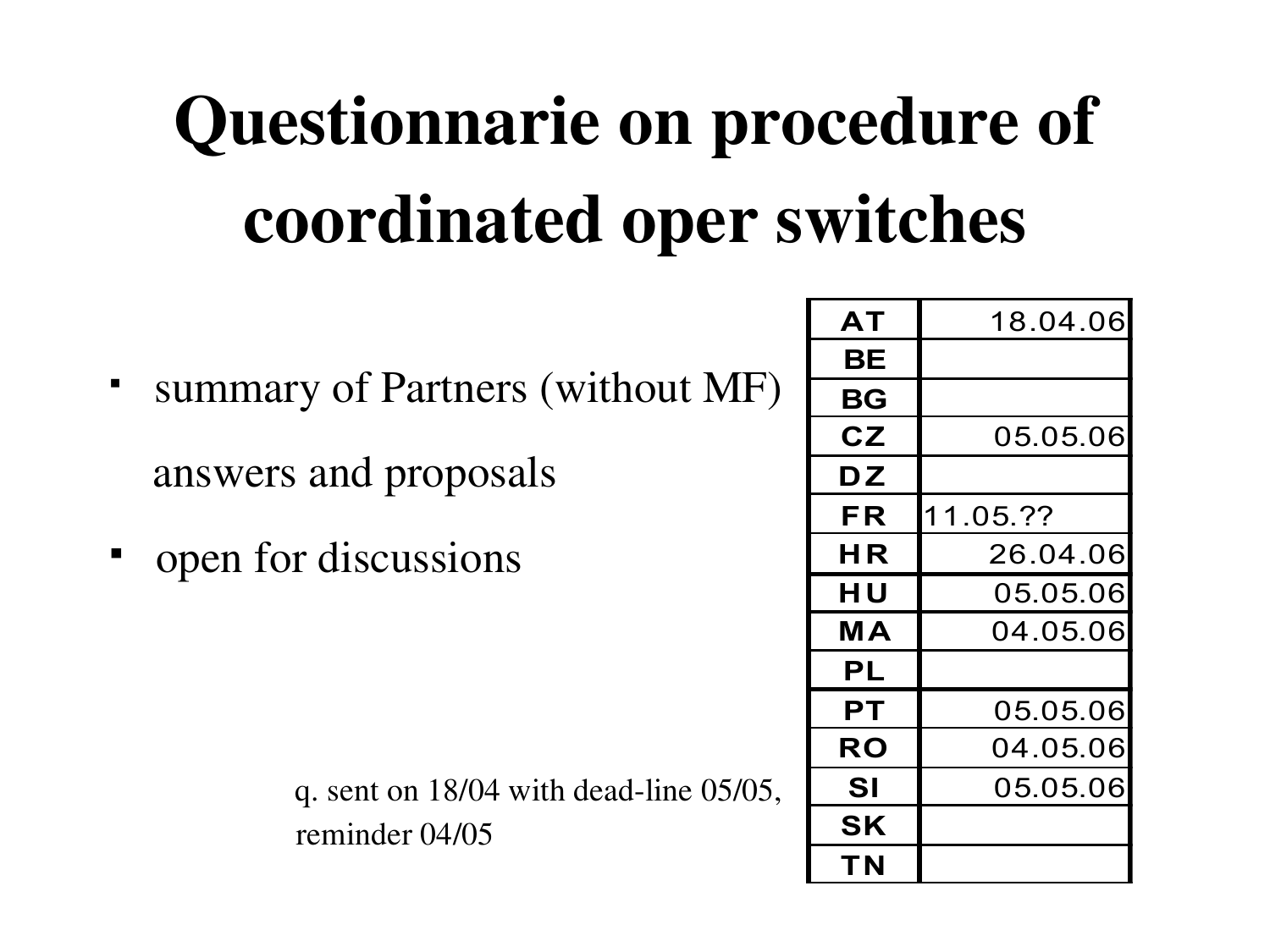# MAIN PROBLEM

#### • **missing communication and feedbacks**

- o from Partners after local validations and tests on experiences/encountered problems
- <sup>o</sup> from Tls how the reported problems were treated

#### • **proposals**

- o *files for testing (available well in advance)* <sup>o</sup> *common format of oper messages (standard header, keywords)*
- <sup>o</sup> *default answer (in case of no answer)*
- <sup>o</sup> *common tools for validations to be developed and used* <sup>o</sup> *commonly stored local operational namelists*
- o *internet forum (wiki)*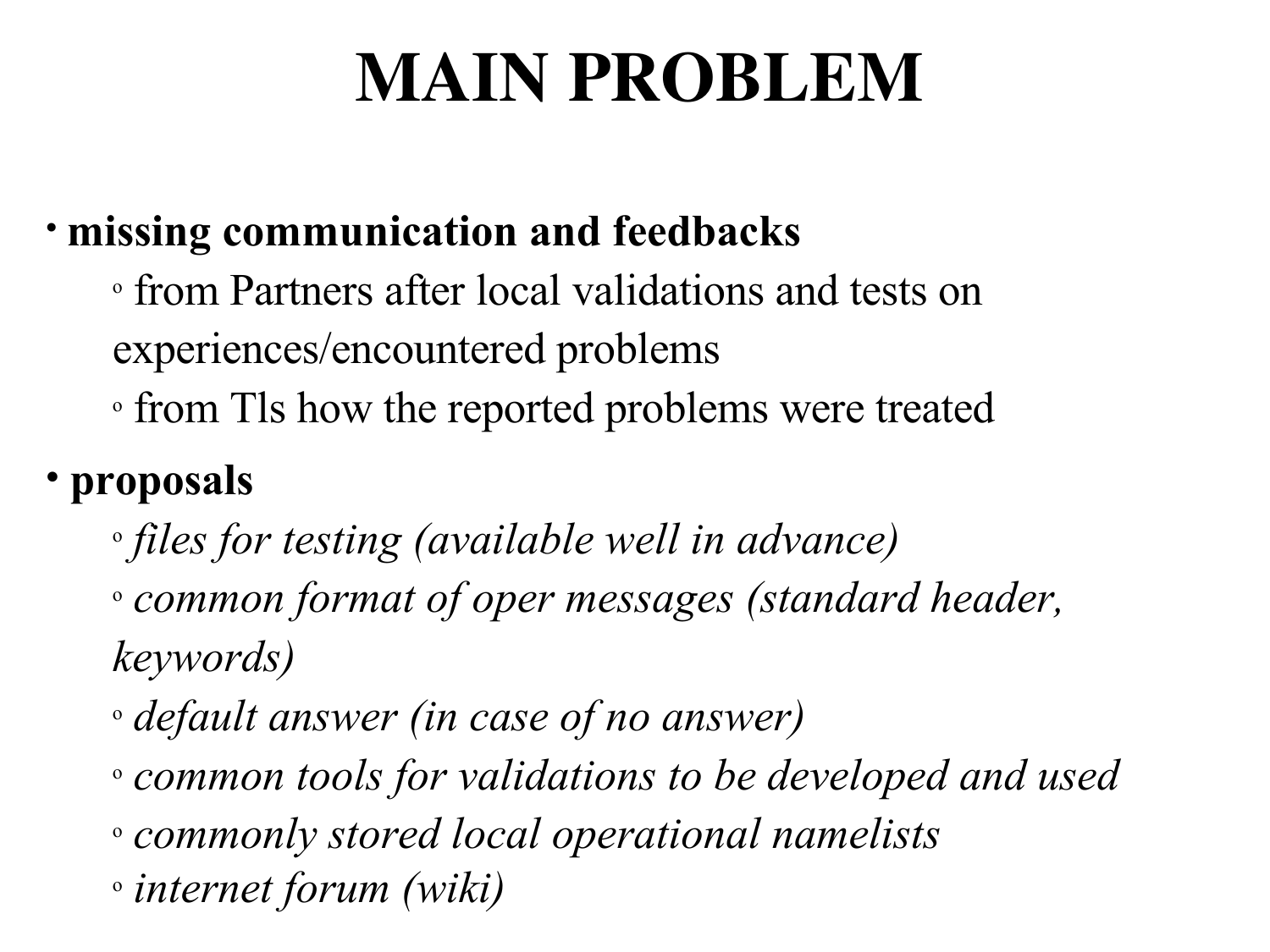## TIMING

- announcements generally OK (enough in advance)
- sometimes switch scheduled during important meetings (problems for small teams)
- sometimes unannounced switch with impact on LBC size!
- *switches preferably on Tuesdays*
- need for *coordination meetings prior to switch*?
- *simultaneous switch vs. flexible dates*